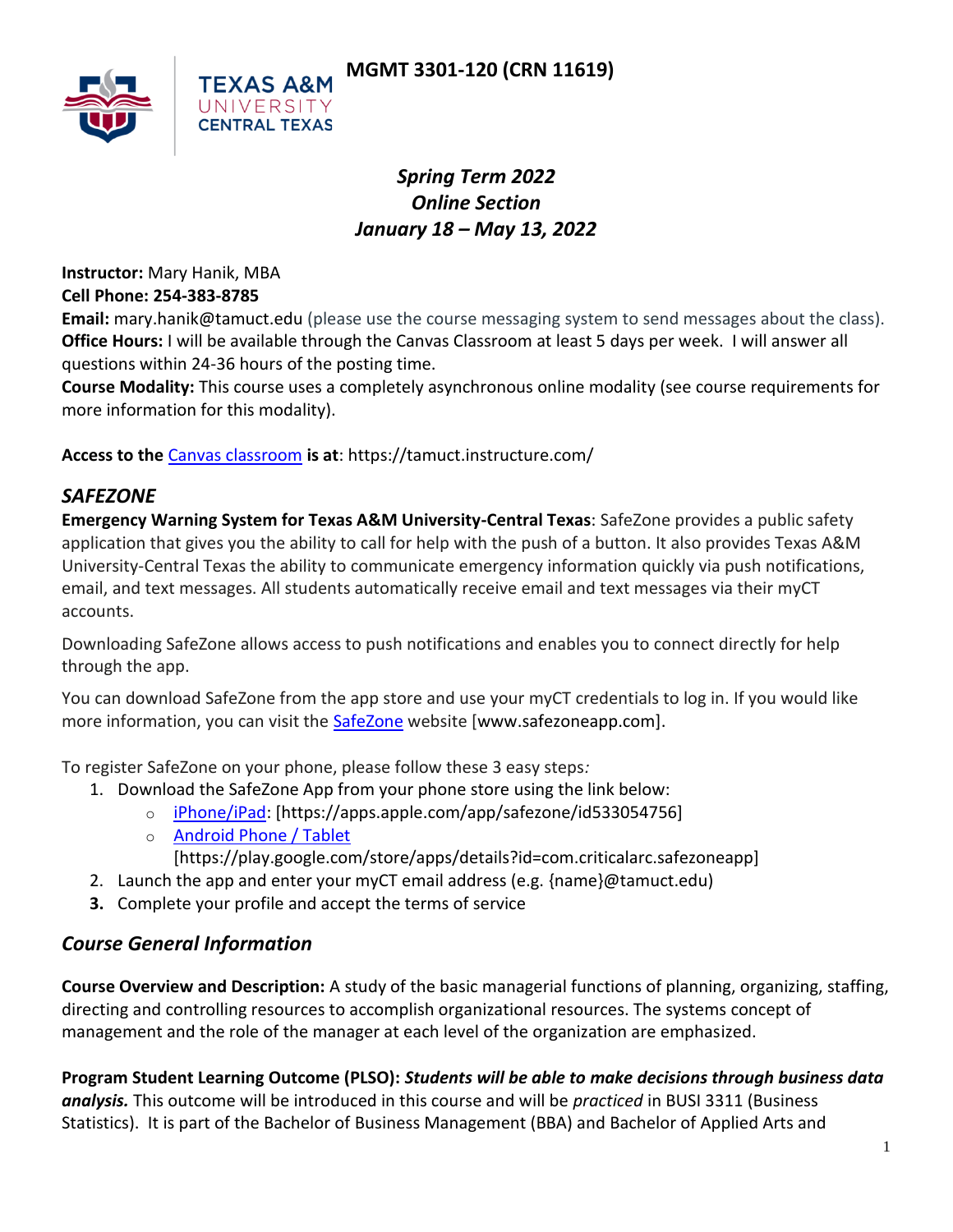

Sciences (BAAS) for Business degree programs' assessment method for continuous improvement. This PLSO corresponds to the Course Objective and Student Learning Outcome 5 and is being measured in a discussion question in Module 1.

**Course Objective:** The objective of this course is for each student to know, comprehend, apply, analyze, synthesize, and evaluate the basic fundamentals of managing organizations. Students will complete specific activities, as identified in the syllabus, related to each of the four functions of management: planning, organizing, leading and controlling, according to the five modules and their associated goals. Additionally, as part of the academic assessment program for the BBA and BAAS degrees, students will describe the phases of decision making and apply those phases experientially.

## *Module Goals*

**Module 1:** Foundations of Management (SLO 1.0, 2.0, 3.0, 4.0; Chapters 1-3). Demonstrate understanding of the foundations of management, in particular managing and performing, external and internal environments, and managerial decision making with a minimum of 80% mastery by successfully completing the ConnectPlus exercises for each chapter, the weekly activities, discussions, and the weekly organization analysis. Additionally, each student will describe the phases of decision making, given in Discussion Question 2, and apply the phases (after the fact) to an experience in which they had to make a major decision.

**Module 2:** Planning (SLO 1.0, 2.0, 3.0, 4.0; Chapters 4-7). Demonstrate understanding of planning, in particular strategic management, ethics and corporate responsibility, international management, entrepreneurship with a minimum of 80% mastery by successfully completing the ConnectPlus exercises for each chapter, the weekly activities, discussions, and the weekly organization analysis.

**Module 3:** Organizing (SLO 1.0, 2.0, 3.0, 4.0; Chapters 8-11). Demonstrate understanding of organizing, in particular organization structure, organizational agility, and human resources management with a minimum of 80% mastery by successfully completing the ConnectPlus exercises for each chapter, the weekly activities, discussions, and the weekly organization analysis.

**Module 4:** Leading (SLO 1.0, 2.0, 3.0, 4.0; Chapters 12-15). Demonstrate understanding of leading, in particular leadership, motivating for performance, teamwork, and communicating with a minimum of 80% mastery by successfully completing the ConnectPlus exercises for each chapter, the weekly activities, discussions, and the weekly organization analysis.

**Module 5:** Controlling (SLO 1.0, 2.0, 3.0, 4.0, Chapters 16). Demonstrate understanding of controlling, in particular managerial control and creating and leading change with a minimum of 80% mastery by successfully completing the ConnectPlus exercises for each chapter, the weekly activities, discussions, and the weekly organization analysis.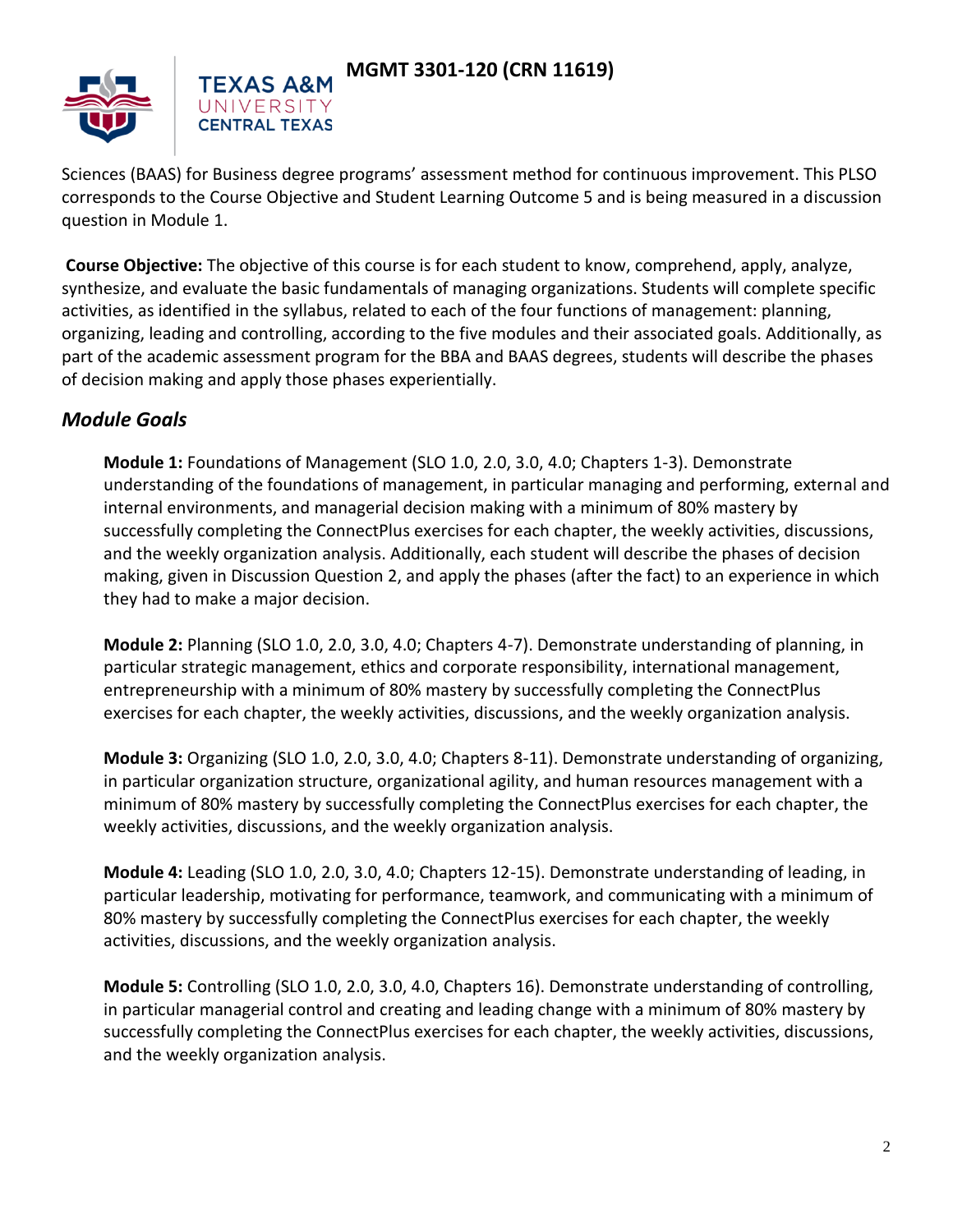

# *Student Learning Outcomes (SLOs)*

- 1.0 Develop a working knowledge of fundamental terminology and frameworks in the four functions of management: planning, organizing, leading, and controlling.
- 2.0 Analyze a self-chosen Fortune 500 organization and determine its methods of using each of the four functions of management.
- 3.0 Identify and apply appropriate management techniques for managing contemporary organizations.
- 4.0 Describe the skills, abilities, and tools needed to obtain a job on a management track in an organization of their choice.
- 5.0 Describe the phases of decision making, then, apply those phases by analyzing a major decision the student made and identify the phases as they pertain to each step of the major decision.

Meeting the Course Objective and Student Learning Outcomes. In meeting the course objective and learning outcomes, students must:

- Become familiar with the Canvas classroom
- Thoroughly read and understand this course syllabus.
- Familiarize themselves with the Canvas classroom.
- Thoroughly read and understand the information in each chapter reading.
- Fully participate in all classroom discussions.
- Complete all required work in this course, submitting on time (*the essence of a good manager and leader*).
- Finally, ask questions about information or materials you do not understand (*also the essence of a good manager and leader*).

## *Required Textbook*

**Text:** American Psychological Association. (2020). Publication manual of American Psychological Association (7th Ed.). Washington, D.C.: Author. ISBN-13: 978-1-4338-3216-1.

You may also rent or purchase a digital version:

The Publication Manual of the APA 7th Edition is available in electronic format via VitalSource at: <https://www.vitalsource.com/products/publication-manual-of-the-american-psychological-v9781433832185>

It is also available via RedShelf at: [https://redshelf.com/book/1281425/publication-manual-of-the-american](https://redshelf.com/book/1281425/publication-manual-of-the-american-psychological-association-1281425-9781433832185-american-psychological-association)[psychological-association-1281425-9781433832185-american-psychological-association](https://redshelf.com/book/1281425/publication-manual-of-the-american-psychological-association-1281425-9781433832185-american-psychological-association)

Both VitalSource and RedShelf give you the option to rent or buy the Publication Manual.

**Text:** Bateman, T. S., Snell, S. A., & Konopaske, R. (2021). *Management: Leading & collaborating in a competitive world* (14th Ed.). McGraw-Hill Education, NY, NY (with ConnectPlus access code).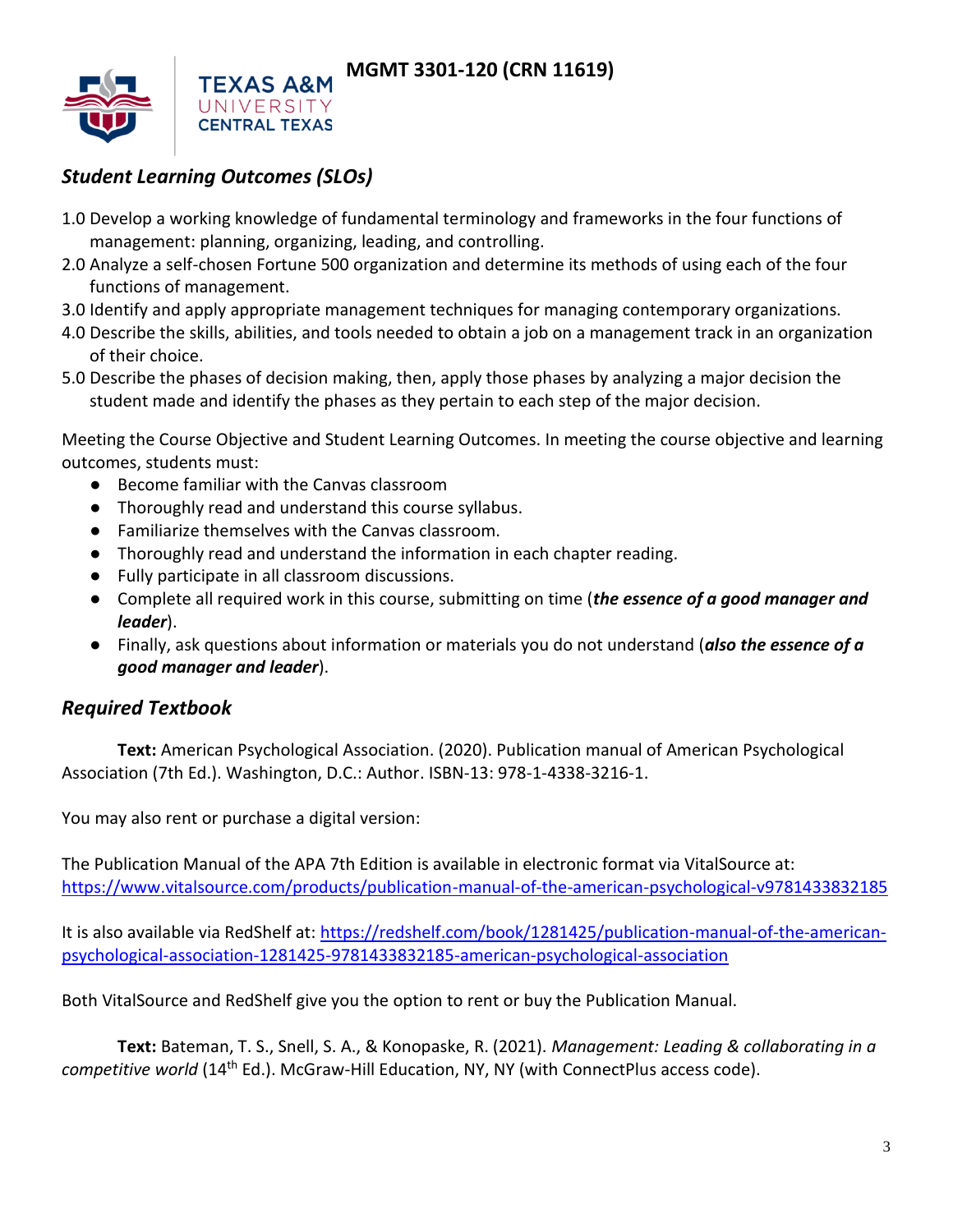

#### *Student Options for Purchasing:*

- 1. **Campus Bookstore**: You can purchase your package in the bookstore, which includes the looseleaf version and the ConnectPlus access code. ISBN: 9781264352142;
- 2. **Online**: You can purchase a 1-semester ConnectPlus online access for \$125, which includes an etext, following the instructions above. ISBN10: 1260785572 ; ISBN13: 9781260785579

**Please note:** Over the duration of the semester, you will also be required to complete a variety of assignments that will be delivered via ConnectPlus, an innovative online learning system that is integrated with the text and proven to help students achieve greater success. Assignments completed in ConnectPlus will make up a significant portion of your total grade in this course so you should arrange access immediately.

#### *Course Requirements and Structure*

**Online Course:** This course is completely online and will be conducted in an asynchronous mode. The asynchronous mode does not require the students or the instructor to be online at any specified day or time. Daily work is completed by the student according to the weekly schedule in this syllabus, but at a time that is convenient to the student. This mode does require the instructor to be available (online), at least 5 days a week, to answer questions. Students are responsible for ensuring constant access to the Internet and operability of their personal computers.

**Course Classroom:** The classroom will be in the Canvas Learning Management System (LMS) under this course's name and section number. Please refer all technical problems to the Canvas help desk; contact information is on the Canvas login page.

Login to A&M-Central Texas Canvas [https://tamuct.instructure.com].

Username: Your MyCT username (xx123 or everything before the "@" in your MyCT e-mail address) Password: Your MyCT password

**Canvas Course Navigation:** Please read the "Start Here" letter (in the Canvas classroom) and become familiar with the online classroom environment.

**Canvas Discussions:** Select Discussions from the menu found on the left side of the Canvas class home page or within each module. All discussions and questions will be placed in their respective topics for ease of understanding by all class members and the instructor. All entries are threaded so that you may easily see a question and the respective responses to that question. All class members are invited to fully participate in the discussions, assisting their class members when they are able. This means class members may answer questions if they know the answers. Please note discussions are required as part of your grade and are highly encouraged for better understanding and clarification of the theory. The instructor will always read each question and the respective answers to ensure correctness and accuracy. If the instructor is unable to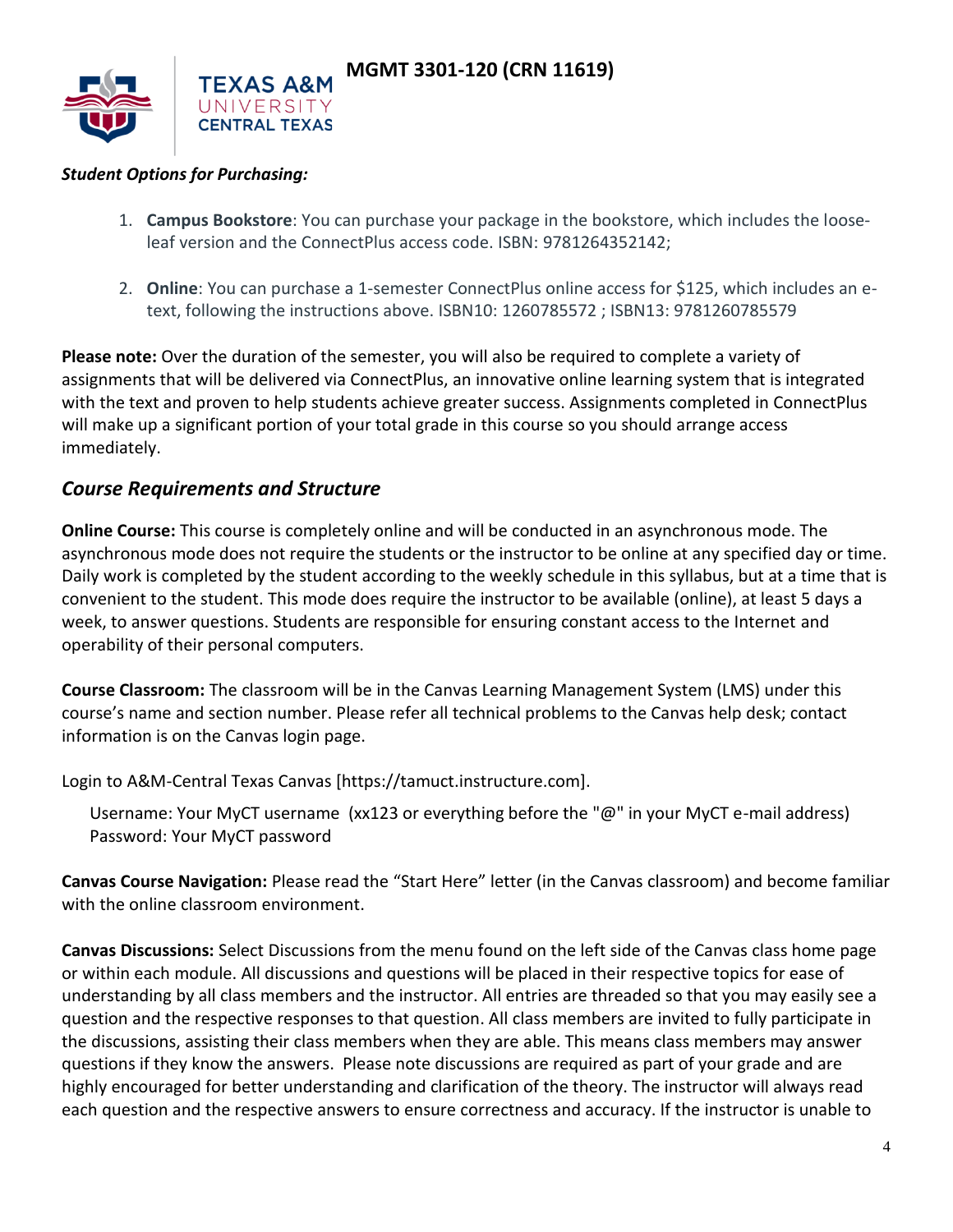



effectively answer the question in the threaded discussions groups, the instructor may provide a recorded answer.

**Individual Participation:** To ensure successful course completion, participation is expected. Participation is defined as your substantive responses, as defined in each assignment, to both your submission and to other class members' submissions in the discussion threads in the Canvas classroom.

**Access to ConnectPlus:** Click the first Connect assignment in your Canvas course (through either Assignments or through the Modules). You'll be prompted to either login with an existing Connect account username and password, or to create a new account. Then enter your access code, purchase access online or begin a free trial period. Once you've completed your selection, you'll arrive at the start of your first Connect assignment. If you need any Technical Support for Connect, please contact McGraw-Hill Customer Experience at (800) 331-5094 or the chat or email features found on the help button within Connect. Ensure to note your case number when you contact the McGraw-Hill Customer Experience team. FAQs: [http://www.connectstudentsuccess.com/.](http://www.connectstudentsuccess.com/)

#### *Assessments*

**Assignments:** All assignments will be completed according to the course schedule and are due by midnight on the due date. Late assignments will be reduced 20% for each day they are late. Assignments will include APA review, LearnSmart activities, in Connect, for each assigned chapter (Chs  $1 - 16$ ), Discussion questions (including responses to other students), and a series of organization analyses. See Appendix A for the listing of the organization analysis assignments. Your goal should be to complete each assignment, with a minimum of 80% mastery. All written assignments must be completed in MS Word. The Discussion Question responses may be copied and pasted directly into the textbox for the given DQ.

**APA Review Assignment (Writing/Communication Standards):** Professional level writing and communication are critical skills in the business world. This standard should be displayed in all assignments for this class. All communications, both to the instructor and student colleagues should be kept professional, including discussion board postings and email correspondence. For written assignments, all work should be proofread, free of grammatical errors, include proper citations and references in accordance with American Psychological Association (APA) standards (most current edition).

To assist with these skills, each student will complete the APA Review assignment. You must have the APA manual available (either hardcopy or digital) to successfully complete this assignment. You will then be required to apply what you have learned in this assignment to you other written assignments in this course.

**NOTE:** Regardless of the device you are using to complete this course (phone, tablet, computer, etc.), your writing must be grammatically correct, with few to no errors, complete sentences, and, *under no circumstances* reflect a "text message" style of shortened writing.

**Plagiarism:** Plagiarism is the *intentional or unintentional* claiming of the statements or ideas by others, as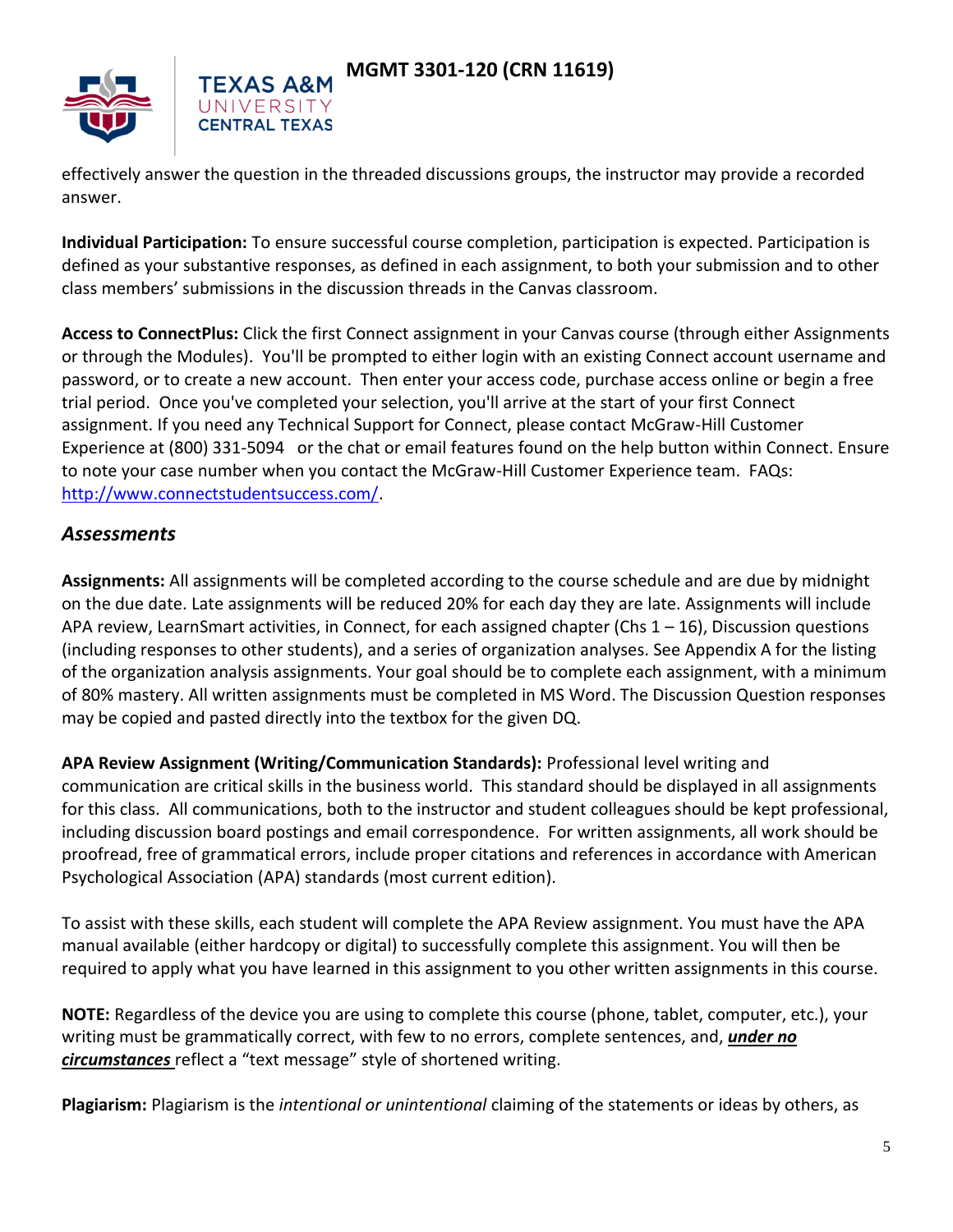



their own (APA, 2010, p. 15; Owl Purdue Online Writing Lab, 2018, para 1). For Owl see: [Plagiarism](https://owl.english.purdue.edu/owl/resource/589/01/) at <https://owl.english.purdue.edu/owl/resource/589/01/>. Both of these sources (APA and Owl) show you how to avoid plagiarism. Plagiarism is considered a grievous offence in academia and is not tolerated in the Management and Marketing Department and will not be tolerated in this course. Plagiarism is an ethical decision someone makes and as undergraduate students, you must decide to learn how to avoid plagiarism and make avoiding plagiarism your standard in writing throughout your academic career and beyond.

If any student is caught plagiarizing within any assignment in this course, that student will receive a zero for that assignment. If any student is caught continuously plagiarizing assignments in this course, I have the option of failing that student. Additionally, that student will be reported (with his or her first offense) to Student Affairs for possible university level disciplinary action.

**NOTE (QUOTING):** You will be required to develop your skills in paraphrasing and citing your information gained from articles and websites. Chapter 8 in the APA manual will be a great assist in this endeavor. However, you will *NOT* be allowed to use *ANY* quotations in any of the papers written in this course. In short *NO QUOTING!* Students actually have a bad habit of using quotations as a crutch when they are required to provide citation support to their writing. I shall, therefore, penalize all writing assignments 10% off the final grade if there are any quotations. For example: A paper that receives a final grade of 100% but has one quote, will be penalized 10% to a final grade of 90%. A paper that received a final grade of 80% but has one quote, will be penalized 10% to a final grade of 70%.

**LearnSmart Activities (SLO 1.0: 160 total points, 16 at 10 points each: Chs 1 – 16): Each week you will be** responsible for completing a required Learn Smart activity with ConnectPlus that helps measure and improve your understanding of key concepts. The end score is what you make it in terms of effort. You can continue to work at each activity until you earn the full points available. These always must be completed by the due date.

**LearnSmart Quizzes (4 at 75 points each):** You will have four quizzes over the book and supplemental resources provided by LearnSmart. The quizzes will be composed of 25 multiple-choice questions that can be accessed within ConnectPlus.

#### **Management Discussions (SLO 3.0, 4.0: 240 total points, 6 at 40 points each):**

Six times this semester, you will complete an activity either practicing or reflecting on some of the necessary tools for good management, as well as participate in a discussion question with your classmates. You are required to post three messages per discussion to receive credit for each forum: one initial response (actual response to the DQ) of 150 to 200 words that needs to be posted by Thursday and two responses to other students, of 100 to 200 words each, that are due by Sunday (see the due dates on the schedule). Both quantity and quality are important considerations when posting substantive messages. For example, "I agree" or "I see your point" are not considered quality participation because neither adds substance to the discussion. Effective responses might share personal experience, ask for clarification, or add additional information, so feel free to analyze, interpret, critique, and suggest. Do not use any attachments, instead, cut and paste your questions/responses directly into a forum message. Be sure to restate the question you are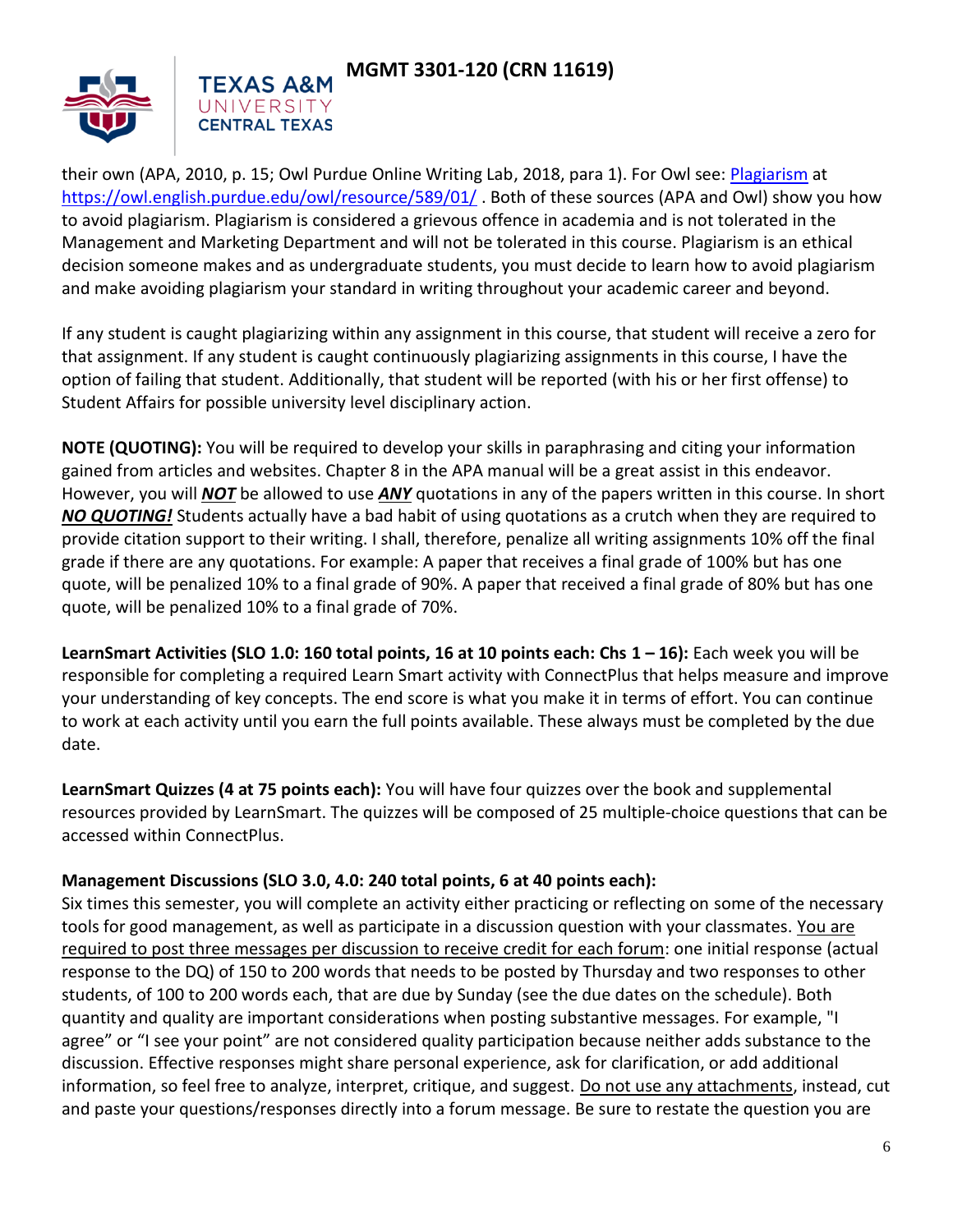

answering and address your classmates by their names.

Your postings/insights on the discussion topic should be based on the following:

- Application of text concepts.
- Ability to articulate assigned analysis clearly.
- Integration of student colleagues' contributions and insights leading the discussion to a deeper level of understanding.

IMPORTANT!!! To allow for a discussion, which is an ongoing process that cannot be achieved by submitting all three required posts on the last day of the week, your first post has to be submitted by Thursday. This will allow for your classmates to read your opening post and reply to you and for you to reply to them in turn. The remaining two posts can be completed between Thursday and Sunday. If initial posts are not posted by Thursday, points will be deducted from your weekly grade (*20% of your discussion grade per day that the initial post is late*). Remember, for full participation points you need to post at least three substantive notes throughout the week!

**Fortune 500 Organization Analysis (SLO 2.0, 3.0, 4.0: 300 total points):** First, you will choose a Fortune 500 company from the provided list of companies. Then, you will analyze your chosen organization throughout the term, as directed in the organization assignments. Your analysis will be in terms of their strategies, design and structure, control systems, leadership, and other management practices. The pretense for this analysis is that you would potentially apply for a management position within this organization (that doesn't mean you will actually apply, unless you desire to). You may *ONLY* select one of these companies (Fortune 500).

- **Organization Analyses (6 at 40 points):** There are 6 organization analysis assignments based on the text that challenges you to analyze and apply the concepts learned for an organization that you will choose at the beginning of the course. The organization you select will be a Fortune 500 company. The questions to be addressed are found in the Appendix. In each analysis, make sure to follow APA guidelines. Each analysis should be approximately 1-2 paragraphs in length (or as directed in the assignment). Make sure to cite your sources in answering the questions posted and include the associated references at the end. Each analysis assignment is worth 40 points (10 points are devoted to grammar, citations and references), thus they're worth 240 total points of your final course grade.
- **Selecting an Organization:** Use the information contained in the Appendix to assist you in your decision of which organization to select. Ensure you are able to obtain the given information, either from the organizational websites or from the Business Source Complete databases in the digital TAMUCT library.
- **Final Organization:** The organization used in the first analysis will be the same organization used throughout the term (even if, from your research, you decide this would not be a company you would work for). After that first assignment has been graded, you *may not* change your organization. Therefore, it is important that you conduct initial research on your chosen company, prior to completing that first assignment.
- **Organization Reflection (60 points):** At the end of the semester, you will re-assess whether you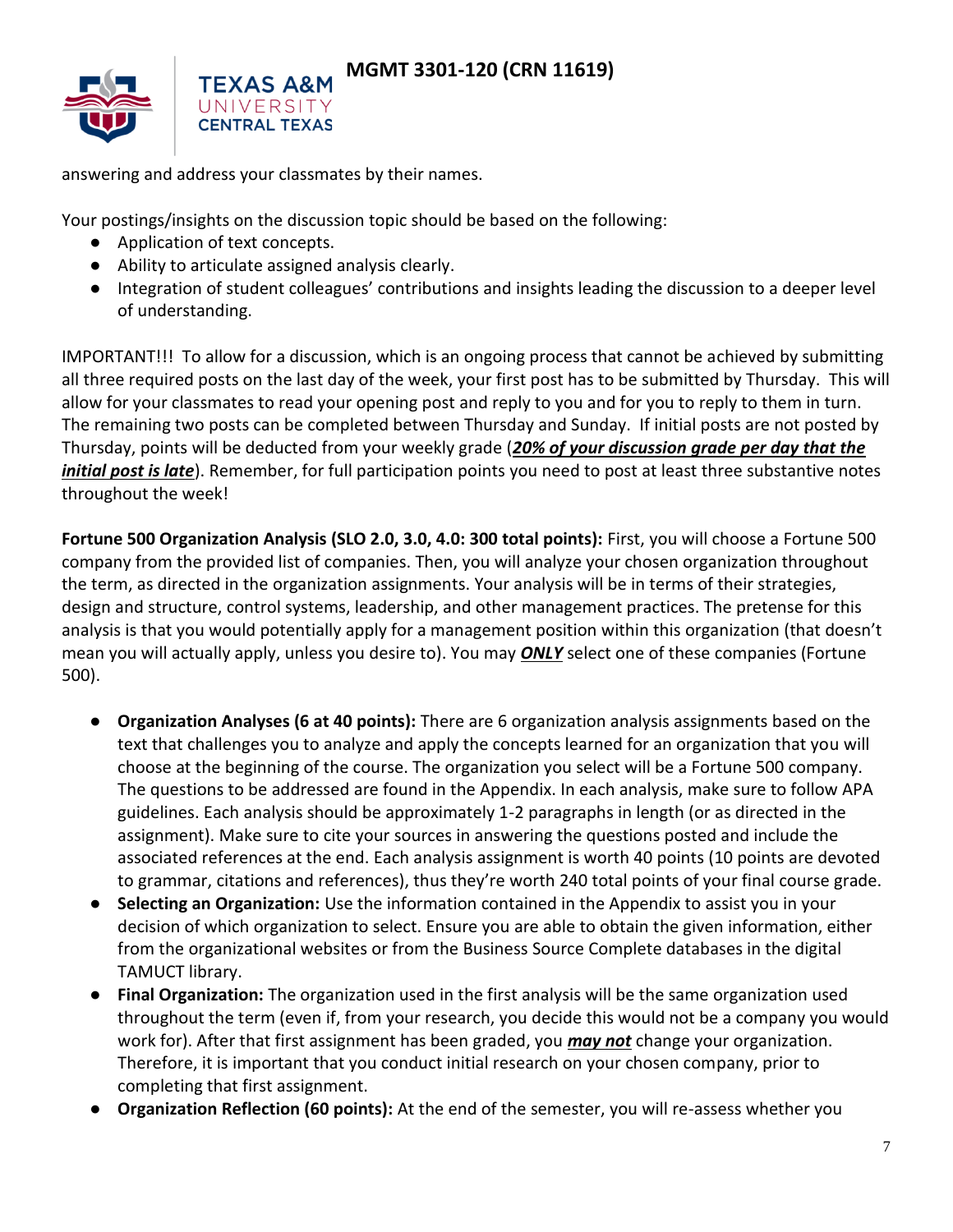

would still be interested in working for the company you identified.

**Instructor Access:** The instructor will be available during normal office hours, at class time, and online a minimum of 5 days a week and will answer all questions, either in the messages or discussions forums, within 24-36 hours of the question's posting date. Feedback for assignments and exams will be as written in paragraphs 4.7 and 4.8.

# *Grading Criteria*

Grade Computation: Students earn their course grades by completing scheduled assignments; no extra credit assignments are given. To pass this course satisfactorily, students must complete each of the graded items listed below. Failure to complete appropriate assignments and exams may result in a failing grade. Refusal to complete homework assignments will result in a failing grade. Grading Scale:

| Grade | Percentage  | <b>Point Range</b> |  |
|-------|-------------|--------------------|--|
| А     | 90-100%     | $999 - 1110$       |  |
| В     | 80-89%      | $888 - 998$        |  |
|       | 70-79%      | $777 - 887$        |  |
|       | 60-69%      | $666 - 776$        |  |
|       | 59% & below | - 665              |  |

Final grades will be calculated as follows:

| Assessment                                                | <b>Points</b> | Percentage |
|-----------------------------------------------------------|---------------|------------|
| <b>Meet and Greet</b>                                     | 10            | 1%         |
| <b>Smartbook Orientation</b>                              | 10            | 1%         |
| <b>Course Agreement &amp;</b><br><b>Forum Guidelines</b>  | 10            | 1%         |
| <b>APA Review</b>                                         | 100           | 9%         |
| <b>16 Connect Assignments</b><br>(10 points each)         | 160           | 14%        |
| 4 Quizzes (75 points each)                                | 300           | 27%        |
| <b>6 Weekly Discussions (40</b><br>points each)           | 240           | 22%        |
| <b>6 Weekly Organization</b><br>Analyses (40 points each) | 240           | 22%        |
| <b>Organization Reflection</b>                            | 40            | 4%         |
| ΤΟΤΑL                                                     | 1110          | 100%       |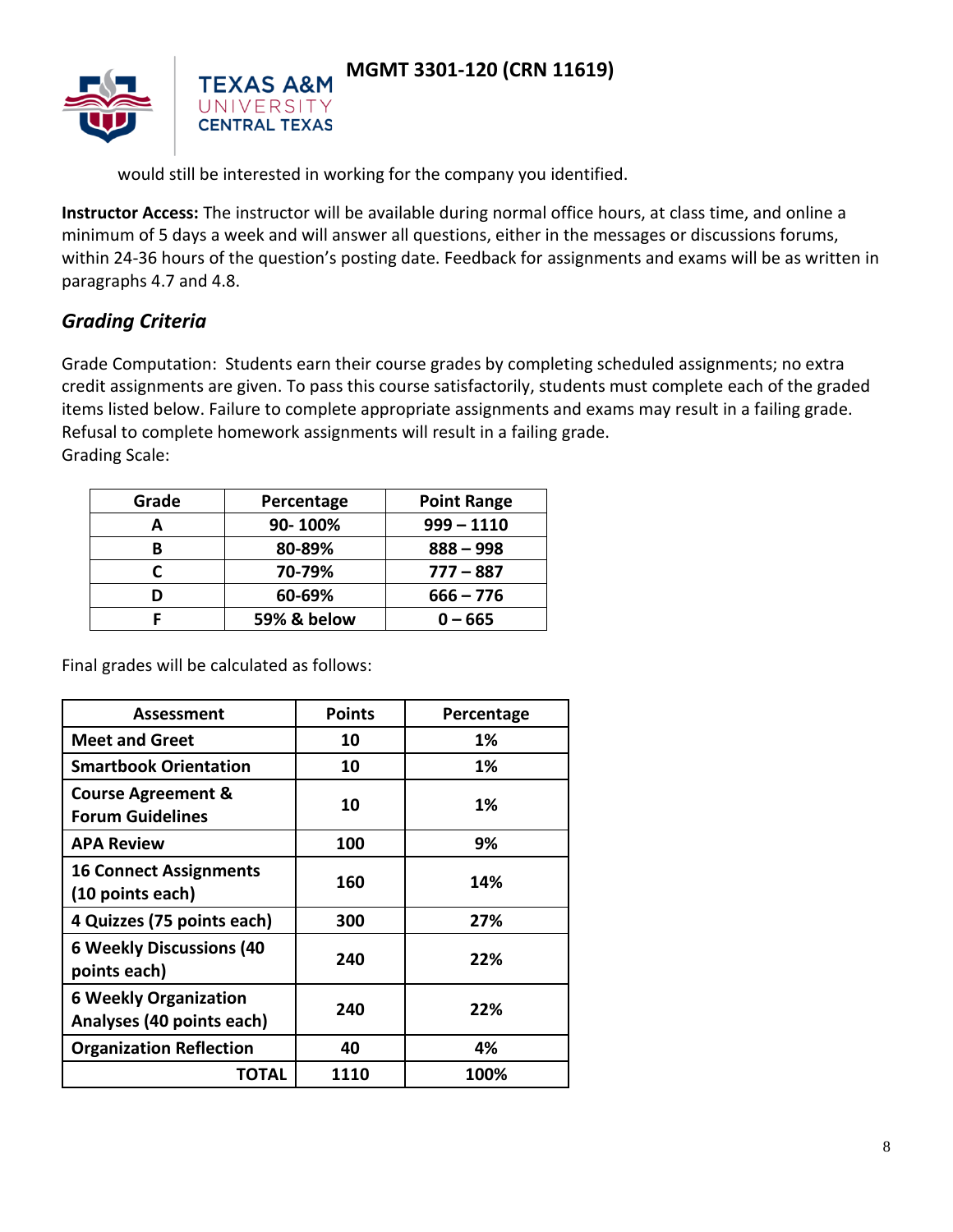

# *Course Schedule*

| <b>COURSE OUTLINE AND ASSIGNMENTS</b>            |                              |                                     |                                                   |                                                                        |  |  |  |
|--------------------------------------------------|------------------------------|-------------------------------------|---------------------------------------------------|------------------------------------------------------------------------|--|--|--|
| <b>WK</b>                                        | <b>Module</b>                | <b>Class/Activity</b>               | <b>Subject</b>                                    | Homework / Quiz /<br><b>Exam Due Dates</b>                             |  |  |  |
| $\mathbf{1}$<br>Jan 17 - 23                      | $\mathbf{1}$<br>(Foundations | CH <sub>1</sub>                     | Meet and Greet<br>(Introductions)                 | 23 Jan                                                                 |  |  |  |
|                                                  |                              |                                     | Course Agreement                                  | 23 Jan                                                                 |  |  |  |
|                                                  |                              |                                     | <b>CH1 Connect</b>                                | 23 Jan                                                                 |  |  |  |
|                                                  |                              |                                     | <b>APA Review</b>                                 | 23 Jan                                                                 |  |  |  |
| $\overline{2}$<br>Jan 24 - 30                    | $\mathbf{1}$<br>(Foundations | CH <sub>2</sub>                     | Discussion 1                                      | 27 Jan (Initial Response)<br>30 Jan (Responses to<br>others)<br>30 Jan |  |  |  |
|                                                  |                              |                                     | Organization Analyses 1 **<br><b>CH2 Connect</b>  | 30 Jan                                                                 |  |  |  |
| 3<br>Jan $31$ – Feb<br>6                         | $\mathbf{1}$<br>(Foundations | CH <sub>3</sub>                     | CH 3 Connect                                      | 6 Feb                                                                  |  |  |  |
| $\overline{4}$<br>Feb 7 - 13                     | 2 (Planning)                 | CH <sub>4</sub><br>Quiz 1 (Chs 1-3) | Discussion 2                                      | 10 Feb (Initial Response)<br>13 Feb (Responses to<br>others)           |  |  |  |
|                                                  |                              |                                     | Quiz 1 (CHs 1-3)<br>CH 4 Connect                  | 13 Feb<br>13 Feb                                                       |  |  |  |
| 5<br>Feb 14 - 20                                 | 2 (Planning)                 | CH <sub>5</sub>                     | Organization Analyses 2 **<br><b>CH 5 Connect</b> | 20 Feb<br>20 Feb                                                       |  |  |  |
| 6<br>Feb 21 - 27                                 | 2 (Planning)                 | CH <sub>6</sub>                     | Discussion 3                                      | 24 Feb (Initial Response)<br>27 Feb (Responses to<br>others)           |  |  |  |
|                                                  |                              |                                     | CH 6 Connect                                      | 27 Feb                                                                 |  |  |  |
| $\overline{7}$<br>Feb $28 -$<br>Mar <sub>6</sub> | 2 (Planning)                 | CH <sub>7</sub>                     | Organization Analyses 3 **<br>CH 7 Connect        | 6 Mar<br>6 Mar                                                         |  |  |  |
| 8                                                | 3                            | CH <sub>8</sub>                     | CH 8 Connect                                      | 13 Mar                                                                 |  |  |  |
| Mar 7 - 13                                       | (Organizing)                 | Quiz 2 (Chs 4-7)                    | Quiz 2 (CHs 4-7)                                  | 13 Mar                                                                 |  |  |  |
| Spring Break (Mar 14 - 18)                       |                              |                                     |                                                   |                                                                        |  |  |  |
| 9                                                | 3                            | CH <sub>9</sub>                     | Discussion 4                                      | 24 Mar (Initial Response)                                              |  |  |  |
| Mar 21 - 27                                      | (Organizing)                 |                                     |                                                   | 27 Mar (Responses to                                                   |  |  |  |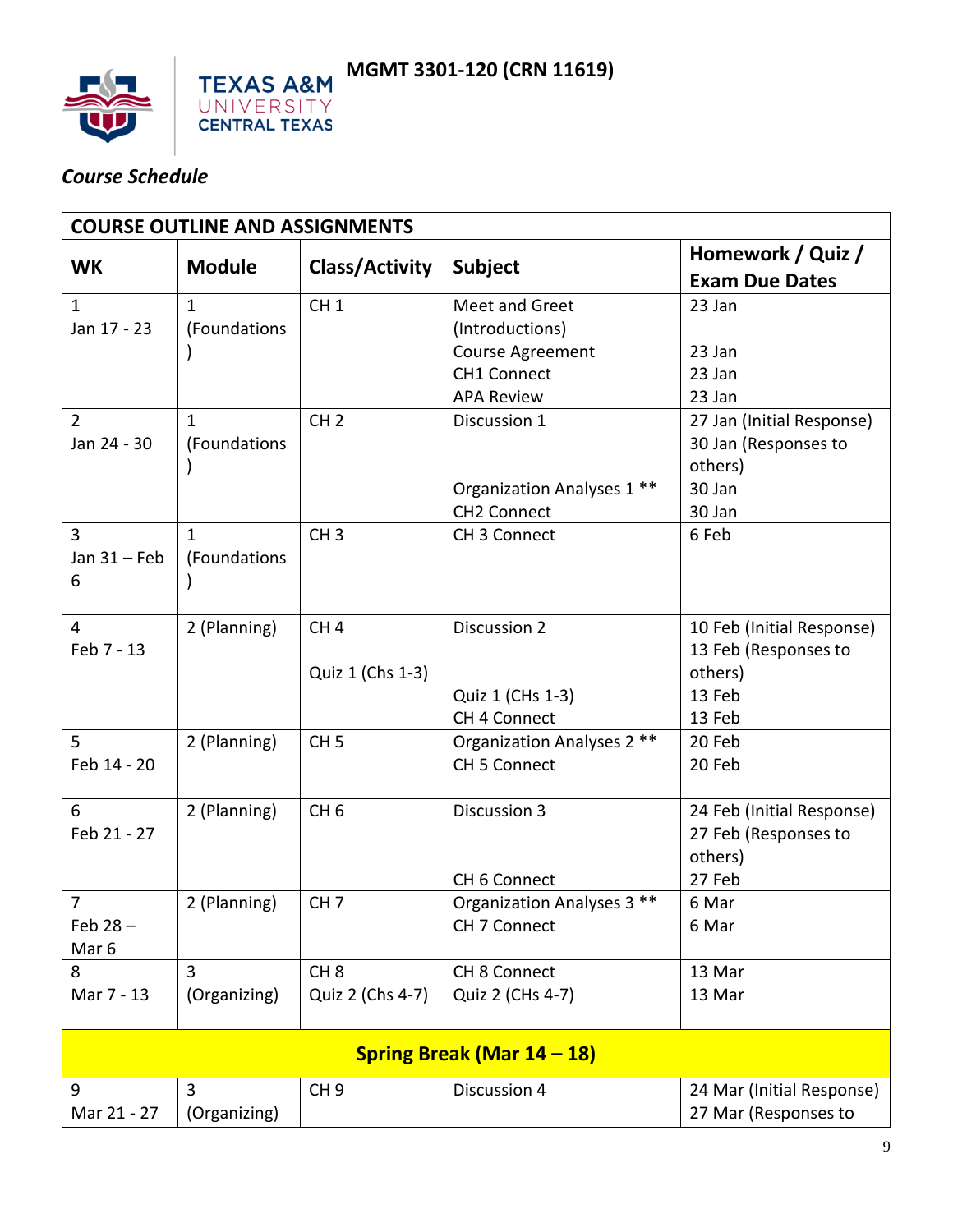



| <b>COURSE OUTLINE AND ASSIGNMENTS</b> |                |                       |                            |                                            |  |  |
|---------------------------------------|----------------|-----------------------|----------------------------|--------------------------------------------|--|--|
| <b>WK</b>                             | <b>Module</b>  | <b>Class/Activity</b> | <b>Subject</b>             | Homework / Quiz /<br><b>Exam Due Dates</b> |  |  |
|                                       |                |                       |                            | others)                                    |  |  |
|                                       |                |                       | CH 9 Connect               | 27 Mar                                     |  |  |
| 10                                    | $\overline{3}$ | <b>CH 10</b>          | Organization Analyses 4 ** | 3 Apr                                      |  |  |
| Mar $28 -$                            | (Organizing)   |                       | CH 10 Connect              | 3 Apr                                      |  |  |
| Apr 3                                 |                |                       |                            |                                            |  |  |
| 11                                    | $\overline{3}$ | <b>CH 11</b>          | <b>Discussion 5</b>        | 7 Apr (Initial Response)                   |  |  |
| Apr 4 - 10                            | (Organizing)   |                       |                            | 10 Apr (Responses to                       |  |  |
|                                       |                |                       |                            | others)                                    |  |  |
|                                       |                |                       | CH 11 Connect              | 10 Apr                                     |  |  |
| 12                                    | 4 (Leading)    | Quiz 3 (CHs 8-        | Quiz 3 (CHs 8-11)          | 17 Apr                                     |  |  |
| Apr 11 - 17                           |                | 11)                   |                            |                                            |  |  |
|                                       |                | <b>CH 12</b>          | CH 12 Connect              | 17 Apr                                     |  |  |
| 13                                    | 4 (Leading)    | <b>CH 13</b>          | Organization Analyses 5 ** | 24 Apr                                     |  |  |
| Apr 18 - 24                           |                |                       | CH 13 Connect              | 24 Apr                                     |  |  |
|                                       |                |                       | Discussion 6               | 21 Apr (Initial Response)                  |  |  |
|                                       |                |                       |                            | 24 Apr (Responses to                       |  |  |
| 14                                    |                | <b>CH 14</b>          | CH 14 Connect              | others)                                    |  |  |
| Apr 25 -                              | 4 (Leading)    |                       |                            | 1 May                                      |  |  |
| May 1                                 |                |                       |                            |                                            |  |  |
| 15                                    | 4 (Leading)    | <b>CH 15</b>          | Discussion 6               | 5 May (Initial Response)                   |  |  |
| May 2 - 8                             |                |                       |                            | 8 May (Responses to                        |  |  |
|                                       |                |                       |                            | others)                                    |  |  |
|                                       |                |                       | Organization Analyses 6 ** | 8 May                                      |  |  |
|                                       |                |                       | CH 15 Connect              | 8 May                                      |  |  |
| 16                                    | 5              | CH 16                 | Organization Reflection ** | 12 May                                     |  |  |
| May 9 - 13                            | (Controlling)  | Quiz 4 (Chs 12-       | Quiz 4 (Chs 12-16)         | 12 May                                     |  |  |
|                                       |                | 16)                   | CH 16 Connect              | 11 May                                     |  |  |
|                                       |                |                       |                            |                                            |  |  |

\*\* See the appendix in this syllabus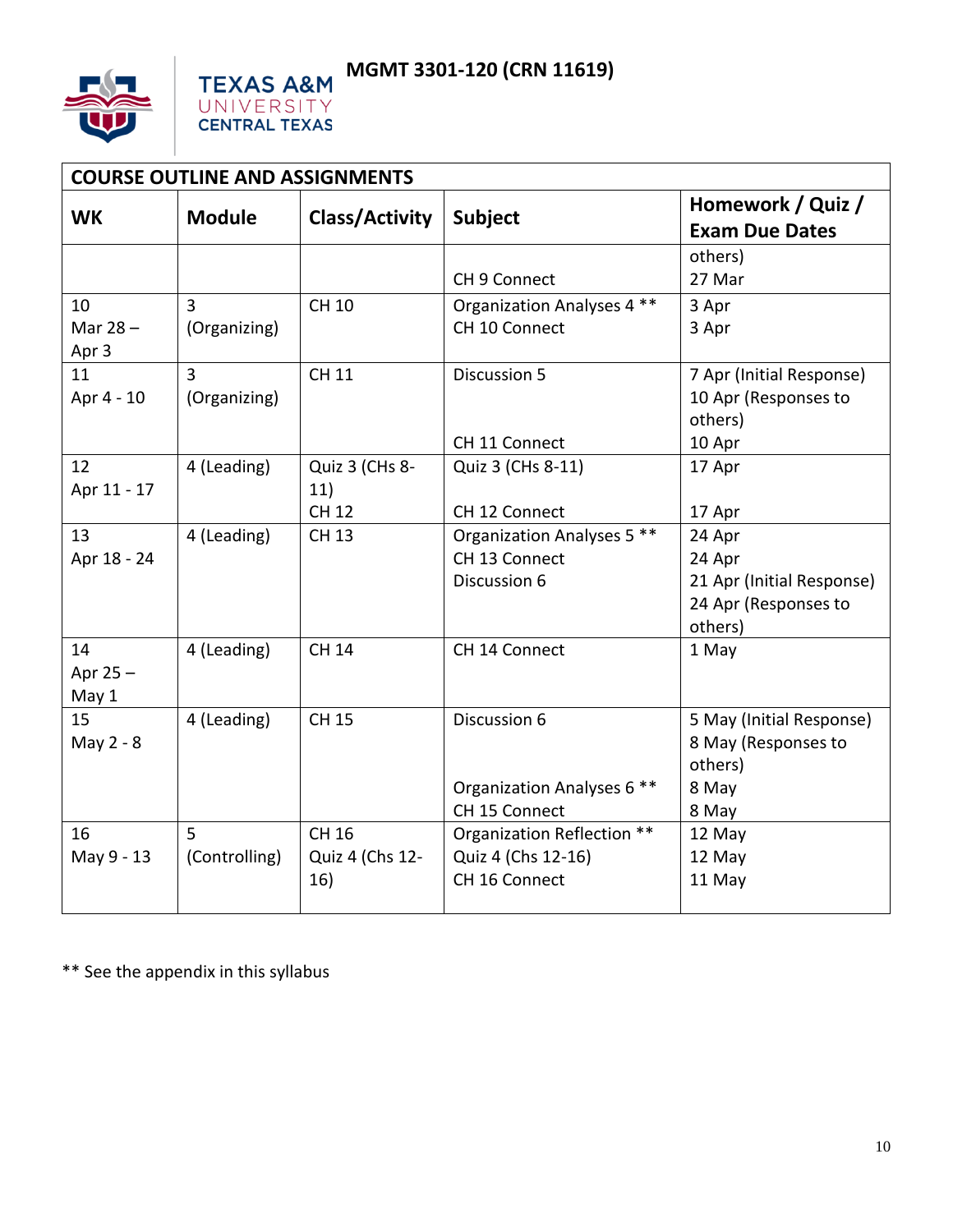

## *Technology Requirements*

This course will use the A&M-Central Texas Instructure Canvas learning management system. We strongly recommend the latest versions of Chrome or Firefox browsers. Canvas no longer supports any version of Internet Explorer.

Logon to A&M-Central Texas Canvas [https://tamuct.instructure.com/] or access Canvas through the TAMUCT Online link in myCT [https://tamuct.onecampus.com/]. You will log in through our Microsoft portal.

Username: Your MyCT email address. Password: Your MyCT password

## *Canvas Support*

Use the Canvas Help link, located at the bottom of the left-hand menu, for issues with Canvas. You can select "Chat with Canvas Support," submit a support request through "Report a Problem," or call the Canvas support line: 1-844-757-0953.

For issues related to course content and requirements, contact your instructor.

## *Other Technology Support*

For data protection and information privacy TAMUCT uses Single Sign On through TAMUS. To update your password select [Texas A&M University System Single Sign On.](https://sso.tamus.edu/Logon.aspx?entityID=https%3A%2F%2Fsso.tamus.edu%2Fshibboleth&return=https%3A%2F%2Fsso.tamus.edu%2FShibboleth.sso%2FDS%3FSAMLDS%3D1%26target%3Dcookie%253A1597543334_da19)

For log-in problems, students should contact Help Desk Central

24 hours a day, 7 days a week

Email: [helpdesk@tamu.edu](mailto:helpdesk@tamu.edu) Phone: (254) 519-5466 [Web Chat:](http://hdc.tamu.edu/) [http://hdc.tamu.edu] *Please let the support technician know you are an A&M-Central Texas student.*

# *University Resources, Procedures, and Guidelines*

#### *General University Resources*

Please select the following link: [University Resources,](https://www.tamuct.edu/University%20Resources.html) URL: <https://www.tamuct.edu/University%20Resources.html>

## *Drop Policy*

If you discover that you need to drop this class, you must complete the [Drop Request](https://dynamicforms.ngwebsolutions.com/casAuthentication.ashx?InstID=eaed95b9-f2be-45f3-a37d-46928168bc10&targetUrl=https%3A%2F%2Fdynamicforms.ngwebsolutions.com%2FSubmit%2FForm%2FStart%2F53b8369e-0502-4f36-be43-f02a4202f612) Dynamic Form through Warrior Web.

[https://dynamicforms.ngwebsolutions.com/casAuthentication.ashx?InstID=eaed95b9-f2be-45f3-a37d-46928168bc10&targetUrl=https%3A%2F%2Fdynamicforms.ngwebsolutions.com%2FSubmit%2FForm%2FStar t%2F53b8369e-0502-4f36-be43-f02a4202f612].

Faculty cannot drop students; this is always the responsibility of the student. The Registrar's Office will provide a deadline on the Academic Calendar for which the form must be completed. Once you submit the completed form to the Registrar's Office, you must go into Warrior Web and confirm that you are no longer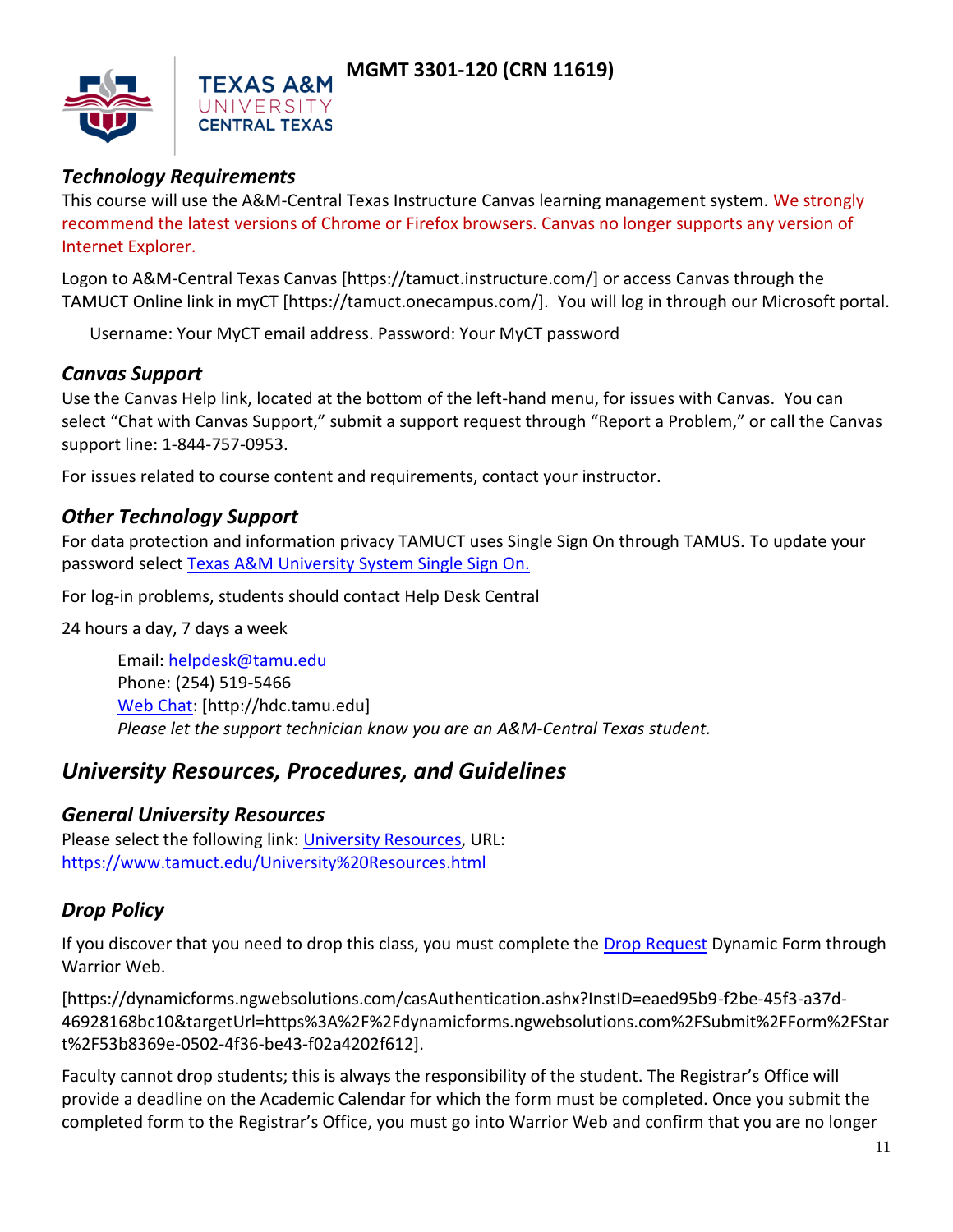



enrolled. If you still show as enrolled, FOLLOW-UP with the Registrar's Office immediately. You are to attend class until the procedure is complete to avoid penalty for absence. Should you miss the drop deadline or fail to follow the procedure, you will receive an F in the course, which may affect your financial aid and/or VA educational benefits.

## *Academic Integrity*

Texas A&M University-Central Texas values the integrity of the academic enterprise and strives for the highest standards of academic conduct. A&M-Central Texas expects its students, faculty, and staff to support the adherence to high standards of personal and scholarly conduct to preserve the honor and integrity of the creative community. Any deviation by students from this expectation may result in a failing grade for the assignment and potentially a failing grade for the course. All academic misconduct concerns will be referred to the Office of Student Conduct. When in doubt on collaboration, citation, or any issue, please contact your instructor before taking a course of action.

For more [information regarding the Student Conduct process,](https://nam04.safelinks.protection.outlook.com/?url=https%3A%2F%2Fwww.tamuct.edu%2Fstudent-affairs%2Fstudent-conduct.html&data=04%7C01%7Clisa.bunkowski%40tamuct.edu%7Ccfb6e486f24745f53e1a08d910055cb2%7C9eed4e3000f744849ff193ad8005acec%7C0%7C0%7C637558437485252160%7CUnknown%7CTWFpbGZsb3d8eyJWIjoiMC4wLjAwMDAiLCJQIjoiV2luMzIiLCJBTiI6Ik1haWwiLCJXVCI6Mn0%3D%7C1000&sdata=yjftDEVHvLX%2FhM%2FcFU0B99krV1RgEWR%2BJ%2BhvtoR6TYk%3D&reserved=0) [https://www.tamuct.edu/studentaffairs/student-conduct.html].

If you know of potential honor violations by other students, you may [submit a report,](https://nam04.safelinks.protection.outlook.com/?url=https%3A%2F%2Fcm.maxient.com%2Freportingform.php%3FTAMUCentralTexas%26layout_id%3D0&data=04%7C01%7Clisa.bunkowski%40tamuct.edu%7Ccfb6e486f24745f53e1a08d910055cb2%7C9eed4e3000f744849ff193ad8005acec%7C0%7C0%7C637558437485262157%7CUnknown%7CTWFpbGZsb3d8eyJWIjoiMC4wLjAwMDAiLCJQIjoiV2luMzIiLCJBTiI6Ik1haWwiLCJXVCI6Mn0%3D%7C1000&sdata=CXGkOa6uPDPX1IMZ87z3aZDq2n91xfHKu4MMS43Ejjk%3D&reserved=0) [https://cm.maxient.com/reportingform.php?TAMUCentralTexas&layout\_id=0].

#### *Academic Accommodations*

At Texas A&M University-Central Texas, we value an inclusive learning environment where every student has an equal chance to succeed and has the right to a barrier-free education. The Office of Access and Inclusion is responsible for ensuring that students with a disability receive equal access to the university's programs, services and activities. If you believe you have a disability requiring reasonable accommodations, please contact the Office of Access and Inclusion, WH-212; or call (254) 501-5836. Any information you provide is private and confidential and will be treated as such.

For more information, please visit our [Access & Inclusion](https://tamuct.instructure.com/courses/717) Canvas page (log-in required) [https://tamuct.instructure.com/courses/717]

#### **Important information for Pregnant and/or Parenting Students**

UNIVERSITY **CENTRAL TEXAS** 

Texas A&M University-Central Texas supports students who are pregnant and/or parenting. In accordance with requirements of Title IX and related guidance from US Department of Education's Office of Civil Rights, the Dean of Student Affairs' Office can assist students who are pregnant and/or parenting in seeking accommodations related to pregnancy and/or parenting. Students should seek out assistance as early in the pregnancy as possible. For more information, please visit **Student Affairs [https://www.tamuct.edu/student**affairs/pregnant-and-parenting-students.html]. Students may also contact the institution's Title IX Coordinator. If you would like to read more about these [requirements and guidelines](http://www2.ed.gov/about/offices/list/ocr/docs/pregnancy.pdf) online, please visit the website [http://www2.ed.gov/about/offices/list/ocr/docs/pregnancy.pdf].

Title IX of the Education Amendments Act of 1972 prohibits discrimination on the basis of sex and gender– including pregnancy, parenting, and all related conditions. A&M-Central Texas is able to provide flexible and individualized reasonable accommodation to pregnant and parenting students. All pregnant and parenting students should contact the Associate Dean in the Division of Student Affairs at (254) 501-5909 to seek out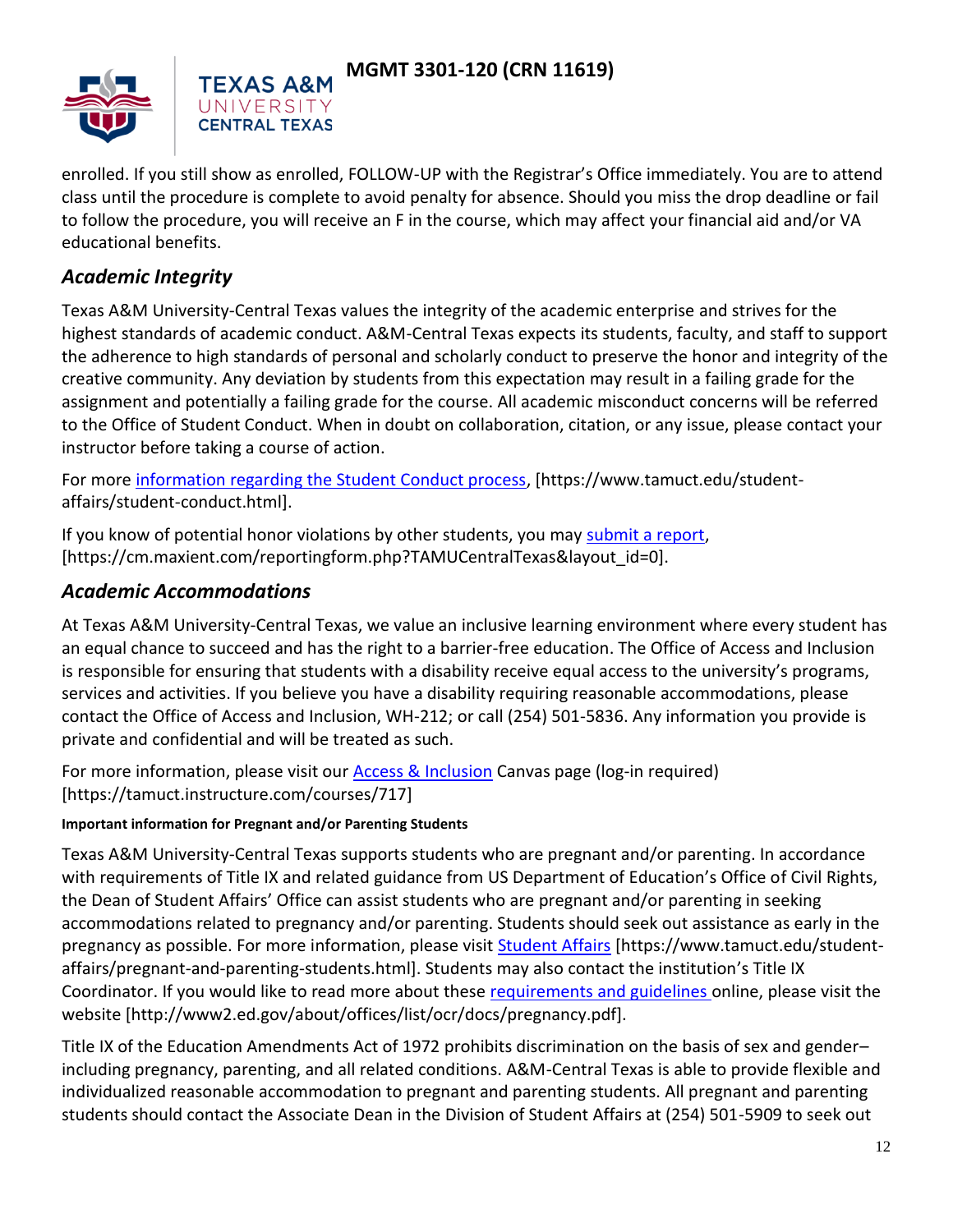



assistance. Students may also contact the University's Title IX Coordinator.

UNIVERSITY **CENTRAL TEXAS** 

### *Tutoring*

Tutoring is available to all A&M-Central Texas students, both virtually and in-person. Student success coaching is available online upon request.

If you have a question, are interested in becoming a tutor, or in need of success coaching contact the Warrior Center for Student Success, Equity and Inclusion at (254) 501-5836, visit the Warrior Center at 212 Warrior Hall, or by emailing [WarriorCenter@tamuct.edu.](mailto:WarriorCenter@tamuct.edu)

To schedule tutoring sessions and view tutor availability, please visit Tutor Matching [Services](https://tutormatchingservice.com/TAMUCT) [https://tutormatchingservice.com/TAMUCT] or visit the Tutoring Center in 111 Warrior Hall.

Chat live with a remote tutor 24/7 for almost any subject from on your computer! Tutor.com is an online tutoring platform that enables A&M-Central Texas students to log in and receive online tutoring support at no additional cost. This tool provides tutoring in over 40 subject areas except writing support. Access Tutor.com through Canvas.

## **University Writing Center**

University Writing Center: Located in Warrior Hall 416, the University Writing Center (UWC) at Texas A&M University–Central Texas (A&M–Central Texas) is a free service open to all A&M–Central Texas students. For the Spring 2022 semester, the hours of operation are from 10:00 a.m.-5:00 p.m. Monday thru Thursday in Warrior Hall 416 (with online tutoring available every hour as well) with satellite hours available online only Monday thru Thursday from 6:00-9:00 p.m. and Saturday 12:00-3:00 p.m.

Tutors are prepared to help writers of all levels and abilities at any stage of the writing process. While tutors will not write, edit, or grade papers, they will assist students in developing more effective composing practices. By providing a practice audience for students' ideas and writing, our tutors highlight the ways in which they read and interpret students' texts, offering guidance and support throughout the various stages of the writing process. In addition, students may work independently in the UWC by checking out a laptop that runs the Microsoft Office suite and connects to WIFI, or by consulting our resources on writing, including all of the relevant style guides. Whether you need help brainstorming ideas, organizing an essay, proofreading, understanding proper citation practices, or just want a quiet place to work, the UWC is here to help!

Students may arrange a one-to-one session with a trained and experienced writing tutor by making an appointment via [WCOnline](https://tamuct.mywconline.com/) [https://tamuct.mywconline.com/]. In addition, you can email Dr. Bruce Bowles Jr. at bruce.bowles@tamuct.edu if you have any questions about the UWC, need any assistance with scheduling, or would like to schedule a recurring appointment with your favorite tutor by making an appointment via [WCOnline](https://tamuct.mywconline.com/) [https://tamuct.mywconline.com/]. In addition, you can email Dr. Bruce Bowles Jr. at bruce.bowles@tamuct.edu if you have any questions about the UWC, need any assistance with scheduling, or would like to schedule a recurring appointment with your favorite tutor.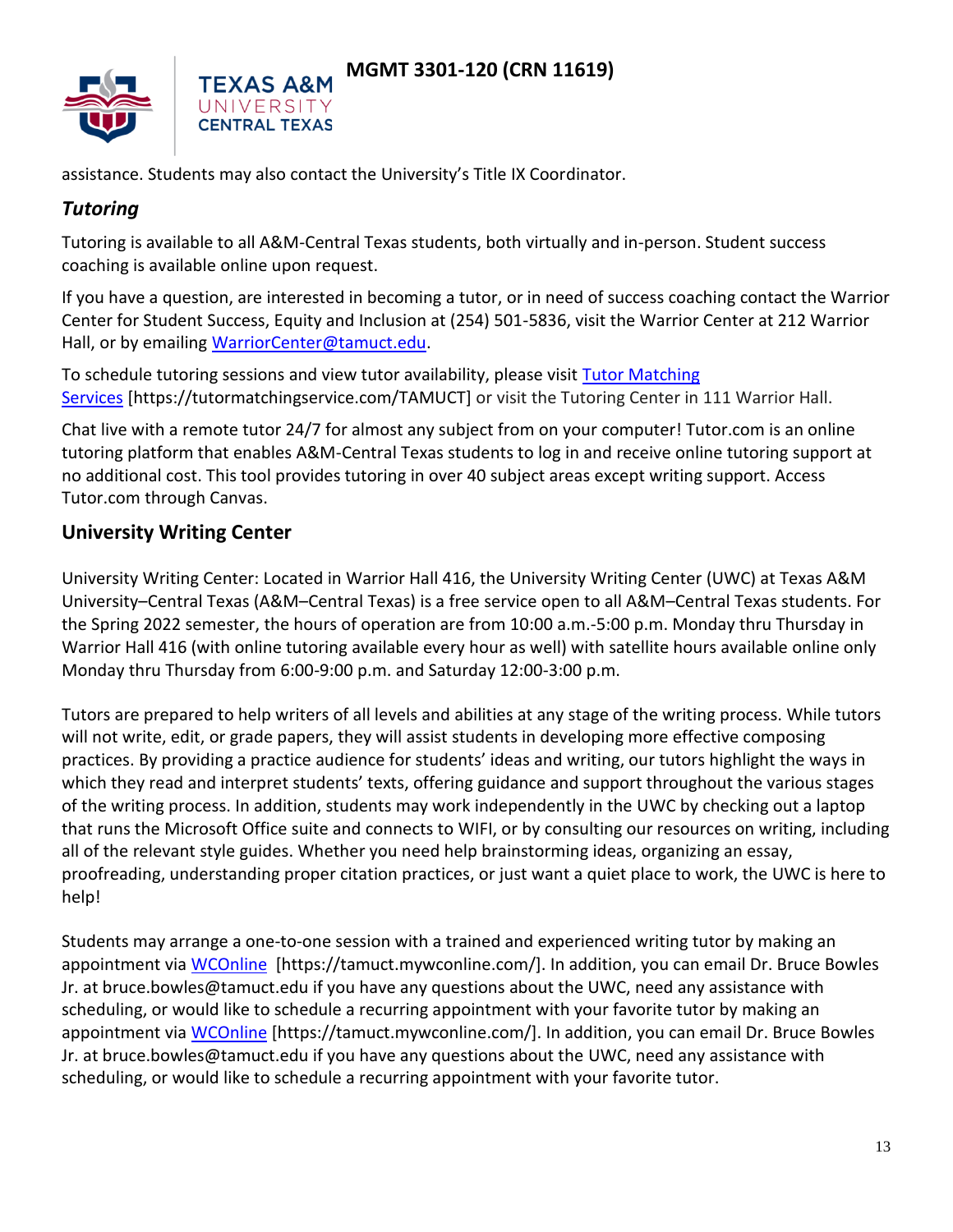



#### *University Library*

The University Library provides many services in support of research across campus and at a distance. We offer over 200 electronic databases containing approximately 400,000 eBooks and 82,000 journals, in addition to the 96,000 items in our print collection, which can be mailed to students who live more than 50 miles from campus. Research guides for each subject taught at A&M-Central Texas are available through our website to help students navigate these resources. On campus, the library offers technology including cameras, laptops, microphones, webcams, and digital sound recorders.

Research assistance from a librarian is also available 24 hours a day through our online chat service, and at the reference desk when the library is open. Research sessions can be scheduled for more comprehensive assistance, and may take place virtually through WebEx, Microsoft Teams or in-person at the library. [Schedule an appointment here](https://nam04.safelinks.protection.outlook.com/?url=https%3A%2F%2Ftamuct.libcal.com%2Fappointments%2F%3Fg%3D6956&data=04%7C01%7Clisa.bunkowski%40tamuct.edu%7Cde2c07d9f5804f09518008d9ab7ba6ff%7C9eed4e3000f744849ff193ad8005acec%7C0%7C0%7C637729369835011558%7CUnknown%7CTWFpbGZsb3d8eyJWIjoiMC4wLjAwMDAiLCJQIjoiV2luMzIiLCJBTiI6Ik1haWwiLCJXVCI6Mn0%3D%7C3000&sdata=KhtjgRSAw9aq%2FoBsB6wyu8b7PSuGN5EGPypzr3Ty2No%3D&reserved=0) [https://tamuct.libcal.com/appointments/?g=6956]. Assistance may cover many topics, including how to find articles in peer-reviewed journals, how to cite resources, and how to piece together research for written assignments.

Our 27,000-square-foot facility on the A&M-Central Texas main campus includes student lounges, private study rooms, group work spaces, computer labs, family areas suitable for all ages, and many other features. Services such as interlibrary loan, TexShare, binding, and laminating are available. The library frequently offers workshops, tours, readings, and other events. For more information, please visit our [Library website](https://nam04.safelinks.protection.outlook.com/?url=https%3A%2F%2Ftamuct.libguides.com%2Findex&data=04%7C01%7Clisa.bunkowski%40tamuct.edu%7C7d8489e8839a4915335f08d916f067f2%7C9eed4e3000f744849ff193ad8005acec%7C0%7C0%7C637566044056484222%7CUnknown%7CTWFpbGZsb3d8eyJWIjoiMC4wLjAwMDAiLCJQIjoiV2luMzIiLCJBTiI6Ik1haWwiLCJXVCI6Mn0%3D%7C1000&sdata=2R755V6rcIyedGrd4Os5rkgn1PvhHKU3kUV1vBKiHFo%3D&reserved=0) [http://tamuct.libguides.com/index].

## *A Note about Sexual Violence at A&M-Central Texas*

Sexual violence is a serious safety, social justice, and public health issue. The university offers support for anyone struggling with these issues. University faculty are mandated reporters, so if someone discloses that they were sexually assaulted (or a victim of Domestic/Dating Violence or Stalking) while a student at TAMUCT, faculty members are required to inform the Title IX Office. If you want to discuss any of these issues confidentially, you can do so through Student Wellness and Counseling (254-501-5955) located on the second floor of Warrior Hall (207L).

Sexual violence can occur on our campus because predators often feel emboldened, and victims often feel silenced or shamed. It is incumbent on ALL of us to find ways to actively create environments that tell predators we don't agree with their behaviors and tell survivors we will support them. Your actions matter. Don't be a bystander; be an agent of change. For additional information on campus policy and resources visit the [Title IX webpage](https://www.tamuct.edu/compliance/titleix.html) [\[https://www.tamuct.edu/compliance/titleix.html\]](https://www.tamuct.edu/compliance/titleix.html).

#### **Behavioral Intervention**

Texas A&M University-Central Texas cares about the safety, health, and well-being of its students, faculty, staff, and community. If you are aware of individuals for whom you have a concern, please make a referral to the Behavioral Intervention Team. Referring your concern shows you care. You can complete the [referral](https://cm.maxient.com/reportingform.php?TAMUCentralTexas&layout_id=2) online [https://cm.maxient.com/reportingform.php?TAMUCentralTexas&layout\_id=2].

Anonymous referrals are accepted. Please see the [Behavioral Intervention Team](https://www.tamuct.edu/bit) website for more information [https://www.tamuct.edu/bit]. If a person's behavior poses an imminent threat to you or another, contact 911 or A&M-Central Texas University Police at 254-501-5800.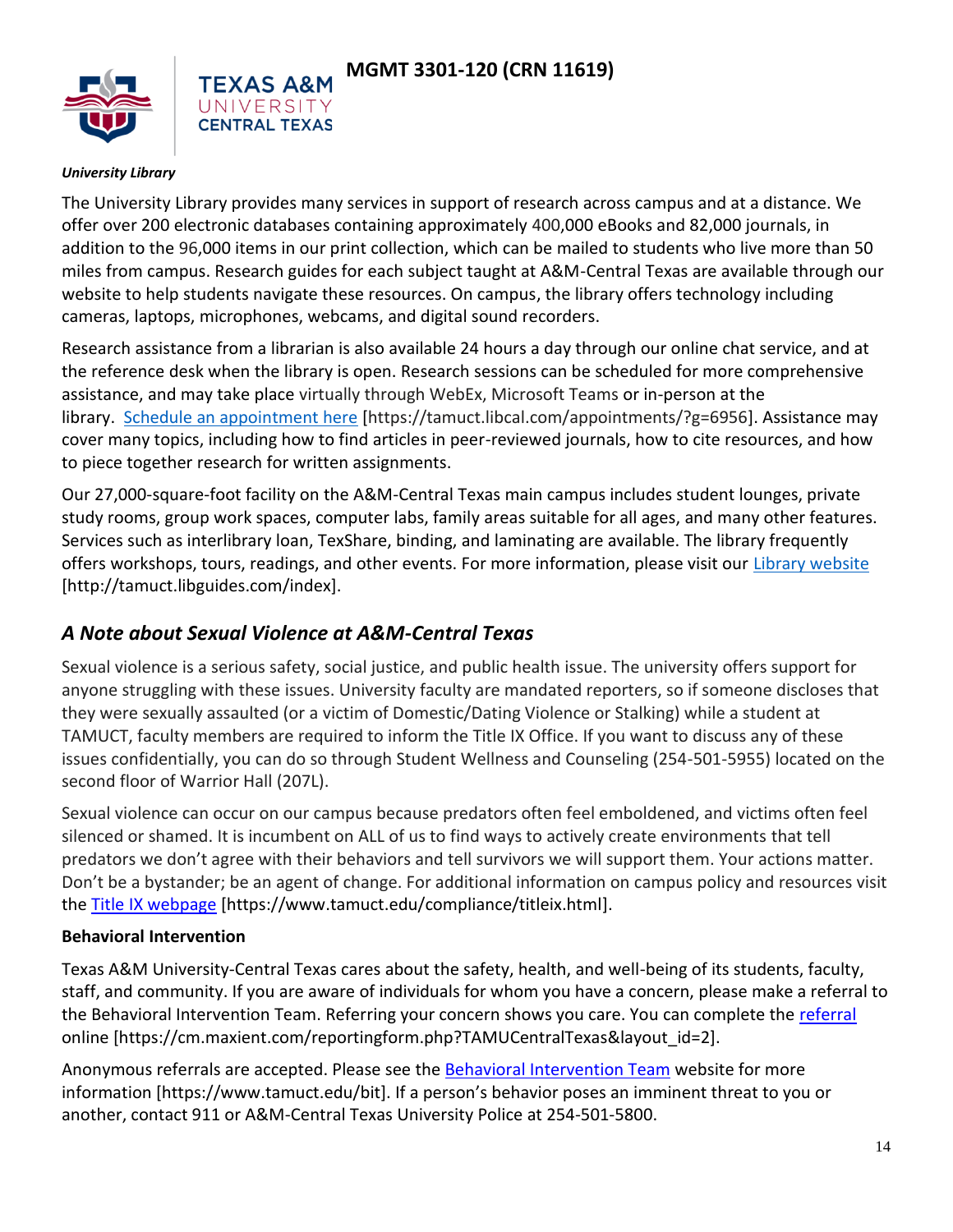

# *Copyright Notice*

Students should assume that all course material is copyrighted by the respective author(s). Reproduction of course material is prohibited without consent by the author and/or course instructor. Violation of copyright is against the law and Texas A&M University-Central Texas' Code of Academic Honesty. All alleged violations will be reported to the Office of Student Conduct.

#### *Important University Dates:*

Please use the following link to download the current **Academic Calendar and Registration Schedule**: [https://www.tamuct.edu/registrar/docs/2020-2021-academic-calendar.pdf.](https://www.tamuct.edu/registrar/docs/2020-2021-academic-calendar.pdf) You can find previous and updated calendars at:<https://www.tamuct.edu/registrar/academic-calendar.html>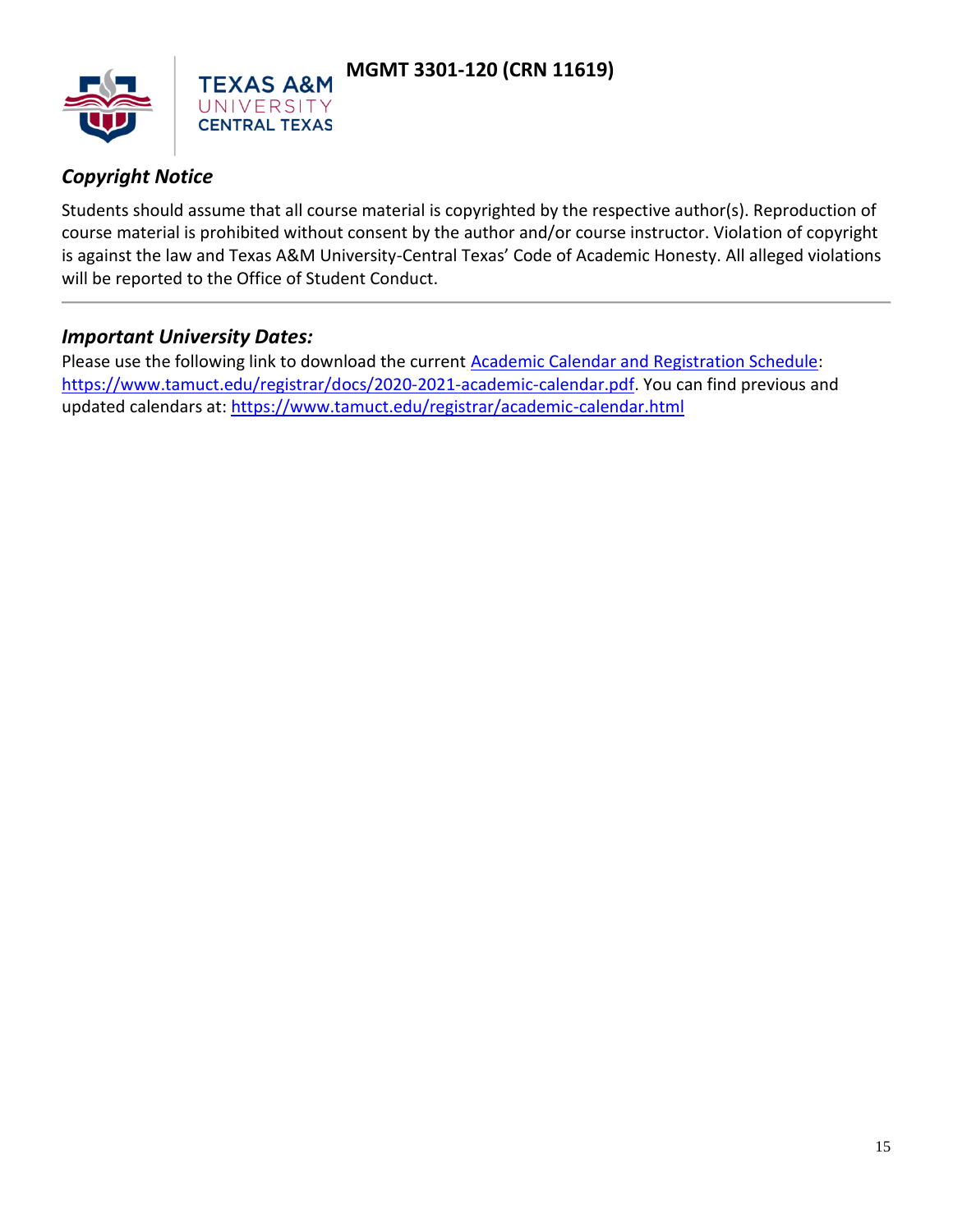

# **Appendix (Organization Analysis Assignment Instructions)**

#### **Part 1 – Getting to Know Your Organization**

When you submit the responses for each analysis, you must write in a *grammatically correct double-spaced paragraph/essay format,* as well as have proper APA style citations in the body of the paper and references at the end. You may not "bulletize" your responses. Each requirement in each assignment should be either in its own section or its own paragraph, depending on its length. Use APA's headings to separate each requirement, maintaining a logical flow in the writing.

**Citing/Citations** (see APA Chapter 8): Any source that you cite will only be paraphrased (No Quoting Allowed in this course). Additionally, any assertions you make must be supported with the citations of at least two other sources (authors/journals: Look in the TAMUCT Library's digital database).

**Analysis 1: Organization Identification** In order to ensure you have enough researchable information about a selected organization, choose a company that is listed in the top 500 of Fortune's Fortune 500 (they actually go on to the top 1000). Select one of the companies that you might aspire to work for, or that is interesting to you. After identifying a company give a brief history including age, products or services, and how it interested you for this assignment. Additionally, describe the organization's mission, vision, values, and major goals. Remember: There is no quoting allowed. Any paper with quotations will be penalized 10% off the final assignment grade. Use the company's website and the digital database in TAMUCT's library for information/sources.

Use the given spreadsheet to select an organization that interests you.

#### **NOTE: After completing the first analysis, you** *may not* **change organizations.**

**Analysis 2:** Find two examples of a significant strategic error or a significant strategic success that managers at the organization have made over the last decade (or a combination: one of each). Identify and describe the concepts, discussed in the textbook, that may have contributed to the failure or success. Remember: There is no quoting allowed. Any paper with quotations will be penalized 10% off the final assignment grade. Use the company's website and the digital database in TAMUCT's library for information/sources.

#### **Analysis 3: Ethics and Corporate Social Responsibility**

- 1. How would you characterize the ethical climate of your organization? What evidence is there to support your conclusion? If there have been any problems, try to determine whether this was due to the isolated actions of rogue managers or to more systemic, organization wide problems.
- 2. Does the organization undertake investments related to corporate social responsibility or the natural environment and sustainability that go beyond its narrow economic self-interest? If so, what kind of investments has it made?